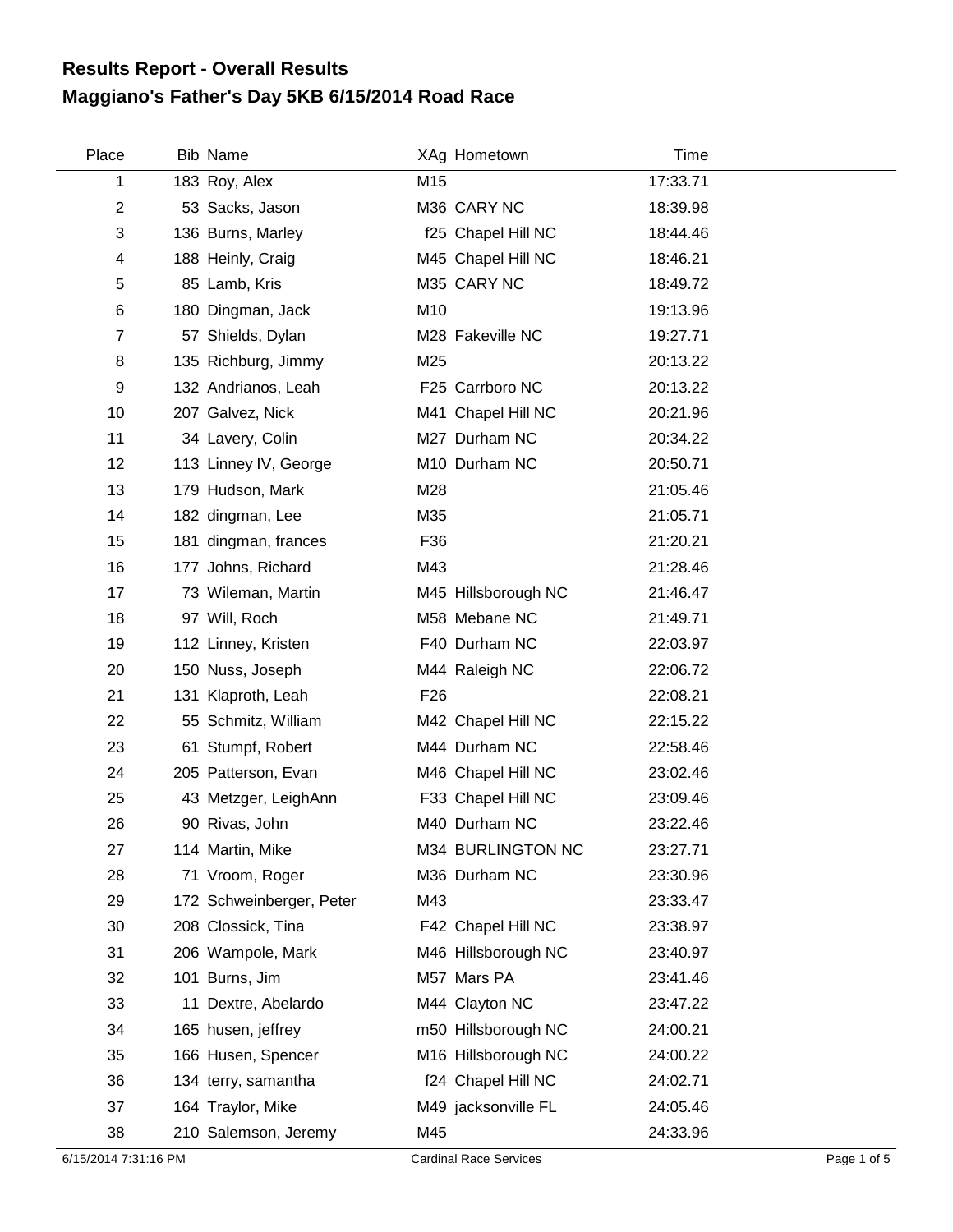| Place | <b>Bib Name</b>        |                 | XAg Hometown         | Time     |
|-------|------------------------|-----------------|----------------------|----------|
| 39    | 88 Reagan, Patrick     |                 | M31 Carthage NC      | 24:47.72 |
| 40    | 125 Schreiber, Eric    |                 | M43 Durham NC        | 24:54.24 |
| 41    | 126 Tyler, Jonathan    |                 | M30 Durham NC        | 25:02.22 |
| 42    | 149 Nahm, Blair        |                 | M34 CARY NC          | 25:10.73 |
| 43    | 146 Harmon, Justin     |                 | M31 Raleigh NC       | 25:10.97 |
| 44    | 106 giarla, michael    |                 | M56 Chapel Hill NC   | 25:13.46 |
| 45    | 141 Clyburn, Derrick   |                 | M30 Durham NC        | 25:38.96 |
| 46    | 100 Burns, Carly       |                 | F24 Raleigh NC       | 25:42.24 |
| 47    | 58 Simmons, Mark       |                 | M37 Durham NC        | 25:50.46 |
| 48    | 151 Radford, Jay       |                 | M45 Chapel Hill NC   | 26:07.47 |
| 49    | 163 Stewart, Elizabeth |                 | F34 Pasadena CA      | 26:16.96 |
| 50    | 78 Criswell, David     |                 | M51 Durham NC        | 26:20.71 |
| 51    | 72 Wileman, Lynda      |                 | F44 Hillsborough NC  | 26:33.23 |
| 52    | 195 Morgan, Will       |                 | m29 Chapel Hill NC   | 26:37.71 |
| 53    | 147 Latorraca, Emily   |                 | F25 Madison WI       | 26:39.47 |
| 54    | 62 Thrall, Ryan        |                 | M11 Durham NC        | 26:46.96 |
| 55    | 63 Thrall, Tom         |                 | M36 Durham NC        | 26:47.22 |
| 56    | 70 Vroom, Kate         |                 | F29 Durham NC        | 26:54.96 |
| 57    | 122 Prince, Katya      |                 | F48 Durham NC        | 26:58.46 |
| 58    | 123 ranson, glenn      |                 | M64 CARY NC          | 26:59.47 |
| 59    | 171 Parker, Brian      |                 | M55 Timberlake NC    | 27:17.96 |
| 60    | 133 Albrecht, Sarah    | F <sub>24</sub> |                      | 27:24.74 |
| 61    | 42 McGeary, Tim        |                 | M37 Durham NC        | 27:54.22 |
| 62    | 130 White, Hailey      |                 | f10 Chapel Hill NC   | 28:04.73 |
| 63    | 129 white, anna        |                 | f8 Chapel Hill NC    | 28:06.96 |
| 64    | 24 Hinkle, John        |                 | M43 Durham NC        | 28:08.96 |
| 65    | 128 White, Tricia      |                 | F37 Chapel Hill NC   | 28:15.71 |
| 66    | 10 DAgostino, Anthony  |                 | M44 Holly Springs NC | 28:30.72 |
| 67    | 37 Lum, Noelani        |                 | F14 Apex NC          | 28:39.22 |
| 68    | 36 Lum, Gerard         |                 | M52 Apex NC          | 28:39.72 |
| 69    | 81 Hill, Ivy           |                 | M36 Durham NC        | 28:46.71 |
| 70    | 145 Guyton, Aaron      |                 | M35 WAKE FOREST N    | 28:51.74 |
| 71    | 12 Donnelly, Kevin     |                 | M38 Cary NC          | 28:52.73 |
| 72    | 175 bullock, jennifer  |                 | F41 Durham NC        | 29:14.47 |
| 73    | 152 Rand, Halbert      |                 | M50 WAKE FOREST N    | 29:14.96 |
| 74    | 139 Carr, Jennifer     |                 | F34 Raleigh NC       | 29:28.22 |
| 75    | 140 Carr, Jude         |                 | M34 Raleigh NC       | 29:28.47 |
| 76    | 38 Marino, Rick        |                 | M45 Raleigh NC       | 29:29.72 |
| 77    | 197 Frias, Brian       | M32             |                      | 29:50.72 |
| 78    | 56 Schoolman, Brian    |                 | M43 Raleigh NC       | 29:50.72 |
| 79    | 109 Hitt, Brian        |                 | M44 Charlotte NC     | 30:16.21 |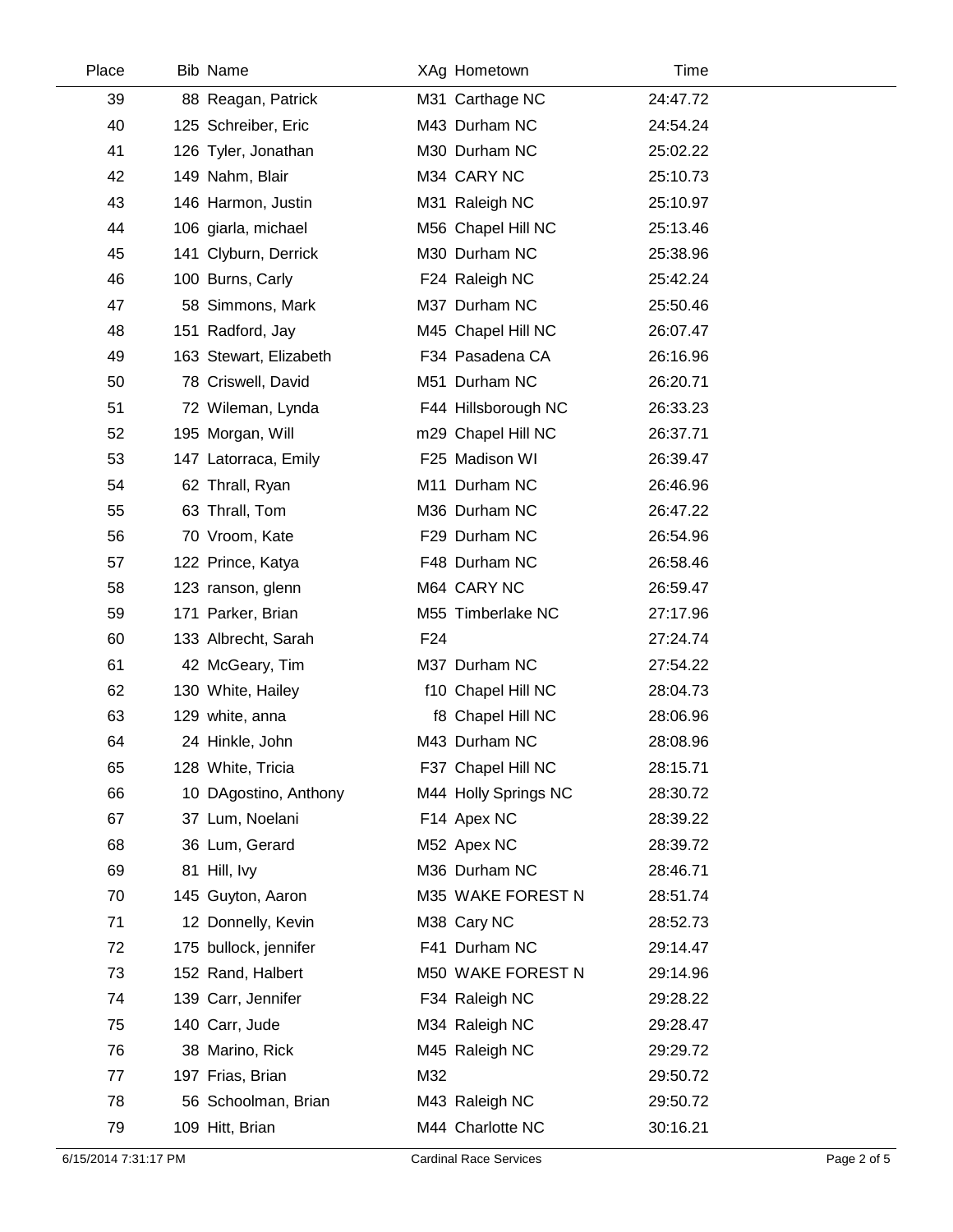| Place | <b>Bib Name</b>               |                 | XAg Hometown        | Time     |  |
|-------|-------------------------------|-----------------|---------------------|----------|--|
| 80    | 23 Hinkle, Hunter             |                 | M8 Durham NC        | 30:21.98 |  |
| 81    | 25 Hinkle, Lisa               |                 | F37 Durham NC       | 30:22.96 |  |
| 82    | 9 Cordioli, Mina              |                 | F46 Raleigh NC      | 30:24.21 |  |
| 83    | 204 Bain, Laura               | F <sub>24</sub> |                     | 31:05.21 |  |
| 84    | 27 Jakubowski, Tim            |                 | M39 WAKE FOREST N   | 31:06.21 |  |
| 85    | 209 Lopez, Paulo              | M22             |                     | 31:22.23 |  |
| 86    | 153 Rodgers, Timothy          |                 | M28 RALEIGH NC      | 31:23.72 |  |
| 87    | 190 Patria, Kristin           | F <sub>29</sub> |                     | 31:23.74 |  |
| 88    | 117 Peters, Jerry             |                 | M44 CARY NC         | 31:29.96 |  |
| 89    | 118 Peters, Kyle              |                 | M10 CARY NC         | 31:30.22 |  |
| 90    | 14 Frycz, Mike                |                 | M39 Apex NC         | 32:13.21 |  |
| 91    | 99 Ayer, Bruce                |                 | M58 Bahama NC       | 32:13.22 |  |
| 92    | 52 Rudolph, Terry             |                 | M51 Chapel Hill NC  | 32:13.72 |  |
| 93    | 119 Peters, William           |                 | M69 Cary NC         | 32:18.22 |  |
| 94    | 59 Slade, Jaimie              |                 | F33 Durham NC       | 32:23.46 |  |
| 95    | 45 Paquette, Brian            |                 | M41 WAKE FOREST N   | 32:33.46 |  |
| 96    | 186 Shotwell, John            |                 | M37 Hillsborough NC | 33:03.47 |  |
| 97    | 185 Shotwell, Jeanette        |                 | F38 Hillsborough NC | 33:03.72 |  |
| 98    | 49 Raney, Ziva                |                 | F44 Durham NC       | 33:18.21 |  |
| 99    | 193 Powers, Bill              |                 | M79 Chapel Hill NC  | 33:20.96 |  |
| 100   | 124 Schoonmaker, David        |                 | M64 Durham NC       | 33:22.96 |  |
| 101   | 189 Kornegay, Gabe            | M11             |                     | 33:34.22 |  |
| 102   | 169 Ensslin, Elizabeth        |                 | F15 Durham NC       | 34:17.73 |  |
| 103   | 168 Ensslin, Paul             |                 | M54 Durham NC       | 34:17.73 |  |
| 104   | 144 Curry, Kendyl             |                 | F20 Durham NC       | 34:24.21 |  |
| 105   | 47 Phillips, Paul             |                 | M58 Roxboro NC      | 34:39.21 |  |
| 106   | 46 Phillips, Brittany         |                 | F26 Durham NC       | 34:39.46 |  |
| 107   | 155 Sultan, Sanura            |                 | F39 Chapel Hill NC  | 35:02.21 |  |
| 108   | 65 Triandiflou, Andrew        |                 | M11 Cary NC         | 35:07.23 |  |
| 109   | 48 Pochinski, John            |                 | M19 Hillsborough NC | 35:07.47 |  |
| 110   | 67 Triandiflou, Jim           |                 | M48 Cary NC         | 35:12.23 |  |
| 111   | 127 Wiest, Anna               |                 | F27 Durham NC       | 35:30.97 |  |
| 112   | 98 Wirst, Paul                |                 | M60 Surf City NC    | 36:00.72 |  |
| 113   | 110 Kavanagh, Jake            |                 | M41 Durham NC       | 36:06.96 |  |
| 114   | 87 Peterson, Olin             |                 | M10 Durham NC       | 36:11.96 |  |
| 115   | 86 Peterson, Erick            |                 | M49 Durham NC       | 36:12.21 |  |
| 116   | 19 Goodman, Amanda            |                 | F35 WAKE FOREST N   | 36:19.72 |  |
| 117   | 170 Kavanagh, Amy             |                 | F37 Durham NC       | 36:22.46 |  |
| 118   | 102 Criscione-Schreiber, Lisa |                 | F42 Durham NC       | 36:39.46 |  |
| 119   | 39 Matthews, Bradley          |                 | M54 Raleigh NC      | 36:49.21 |  |
| 120   | 54 Schliebe, Mary             |                 | F39 Pittsboro NC    | 37:07.97 |  |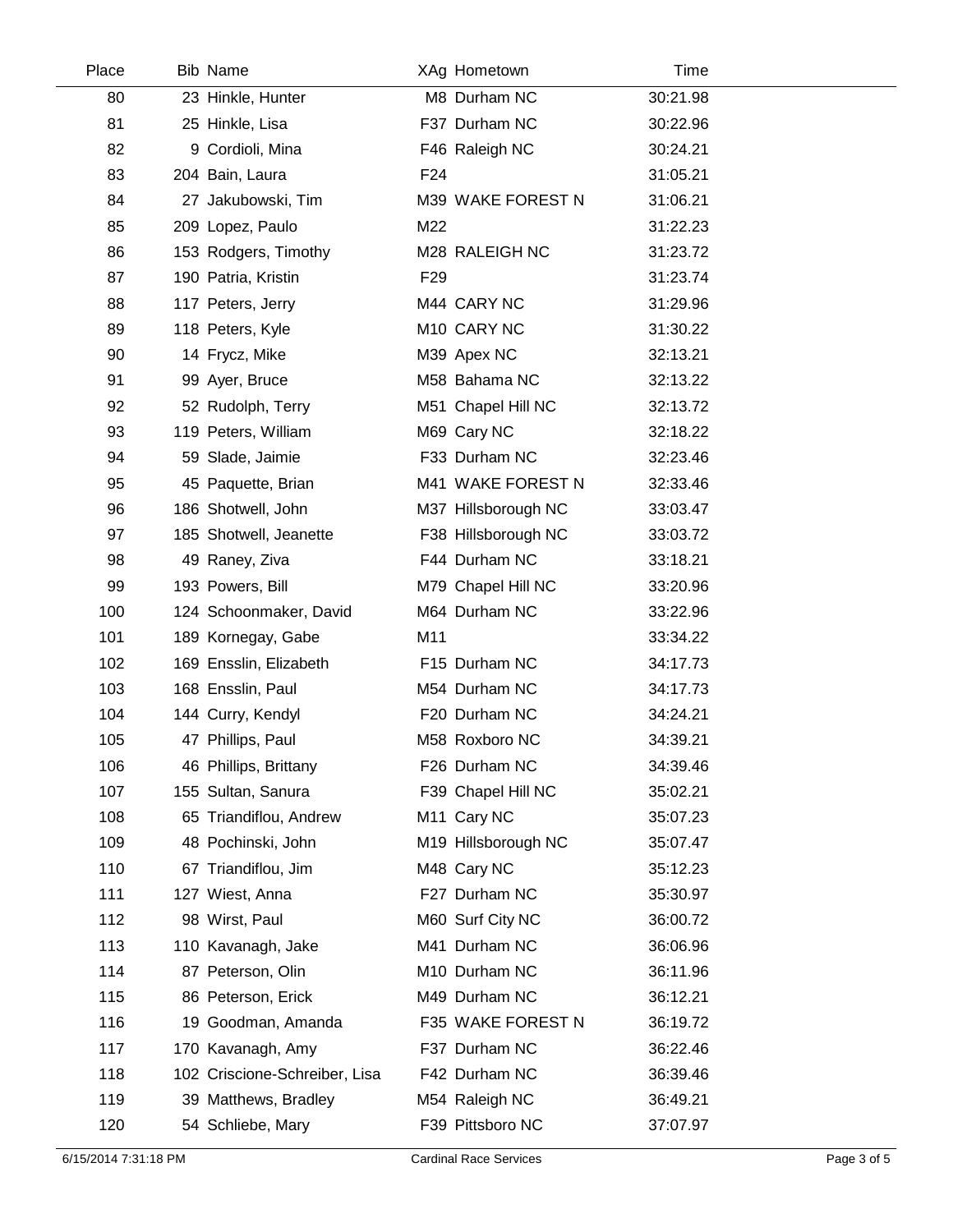| Place | <b>Bib Name</b>            |                 | XAg Hometown         | Time     |  |
|-------|----------------------------|-----------------|----------------------|----------|--|
| 121   | 77 Criswell, Alicia        |                 | F18 Durham NC        | 37:31.72 |  |
| 122   | 111 Kurpad, Raj            |                 | M32 Chapel Hill NC   | 37:34.71 |  |
| 123   | 173 Griffin, Tyler         |                 | M32 Durham NC        | 37:36.72 |  |
| 124   | 212 Hyman, Leeann          | F <sub>29</sub> |                      | 37:39.72 |  |
| 125   | 174 Griffin, Misty         |                 | F32 Durham NC        | 37:47.97 |  |
| 126   | 35 Lowe, JimmiAnne         |                 | F23 Raleigh NC       | 38:01.72 |  |
| 127   | 203 Benson, Kathy          | F45             |                      | 38:15.72 |  |
| 128   | 184 Deans-Craven, Adrienne | F44             |                      | 38:19.99 |  |
| 129   | 176 Johns, Jennifer        | F45             |                      | 38:20.65 |  |
| 130   | 198 Frias, Massiel         | F31             |                      | 39:00.96 |  |
| 131   | 107 Gutloff, Elisha        |                 | F43 Durham NC        | 39:24.21 |  |
| 132   | 29 Keaveney, David         |                 | M56 Durham NC        | 40:52.72 |  |
| 133   | 44 Moser, Shannon          |                 | F30 Raleigh NC       | 41:10.71 |  |
| 134   | 4 Bain, Rick               |                 | M57 Cary NC          | 41:10.72 |  |
| 135   | 79 Cummins, Mary           |                 | F44 Holly Springs NC | 41:13.49 |  |
| 136   | 89 Reagan, Sarah           |                 | F31 Carthage NC      | 41:14.25 |  |
| 137   | 80 Cummins, Ray            |                 | M43 Holly Springs NC | 41:15.97 |  |
| 138   | 199 Lopez, Cesar           | M30             |                      | 41:30.21 |  |
| 139   | 154 Springall, Deanna      |                 | F60 Cary NC          | 41:40.21 |  |
| 140   | 91 Schneider, Colin        |                 | M8 CARY NC           | 41:44.46 |  |
| 141   | 92 Schneider, John         |                 | M39 CARY NC          | 41:45.46 |  |
| 142   | 16 Gerdes, Alana           |                 | F41 Cary NC          | 42:17.46 |  |
| 143   | 17 Gerdes, Kaelin          |                 | F13 Cary NC          | 42:17.47 |  |
| 144   | 18 Gerdes, Tom             |                 | M45 Cary NC          | 42:17.49 |  |
| 145   | 211 Lovejoy, Sarah         | F30             |                      | 42:38.23 |  |
| 146   | 50 Rhodes, Allen           |                 | M54 Greensboro NC    | 42:42.72 |  |
| 147   | 194 Powers, Ann            |                 | f76 Chapel Hill NC   | 43:06.46 |  |
| 148   | 93 Stone, Gaynell          |                 | F58 Durham NC        | 43:16.21 |  |
| 149   | 116 Neufeld, Josh          |                 | M30 Hillsborough NC  | 43:30.22 |  |
| 150   | 115 Neufeld, Amy           |                 | F31 Hillsborough NC  | 43:30.24 |  |
| 151   | 148 Martin, Brandi         |                 | F35 Durham NC        | 43:33.97 |  |
| 152   | 143 Curry, Charles         |                 | M52 Durham NC        | 43:41.04 |  |
| 153   | 5 Brezenski, Isabella      |                 | F18 Durham NC        | 44:44.76 |  |
| 154   | 7 Brezenski, Natasja       |                 | F15 Durham NC        | 44:45.04 |  |
| 155   | 6 Brezenski, MScott        |                 | M49 Durham NC        | 44:45.23 |  |
| 156   | 167 Husen, Paulene         |                 | F53 Hillsborough NC  | 45:17.97 |  |
| 157   | 64 Triandiflou, Abigail    |                 | F9 Cary NC           | 45:53.98 |  |
| 158   | 69 Triandiflou, Stephanie  |                 | F47 Cary NC          | 46:05.29 |  |
| 159   | 68 Triandiflou, Juliet     |                 | F11 Cary NC          | 46:05.55 |  |
| 160   | 66 Triandiflou, Annagrace  |                 | F13 Cary NC          | 46:06.21 |  |
| 161   | 60 Stumpf, Kendra          |                 | F47 Durham NC        | 47:56.72 |  |